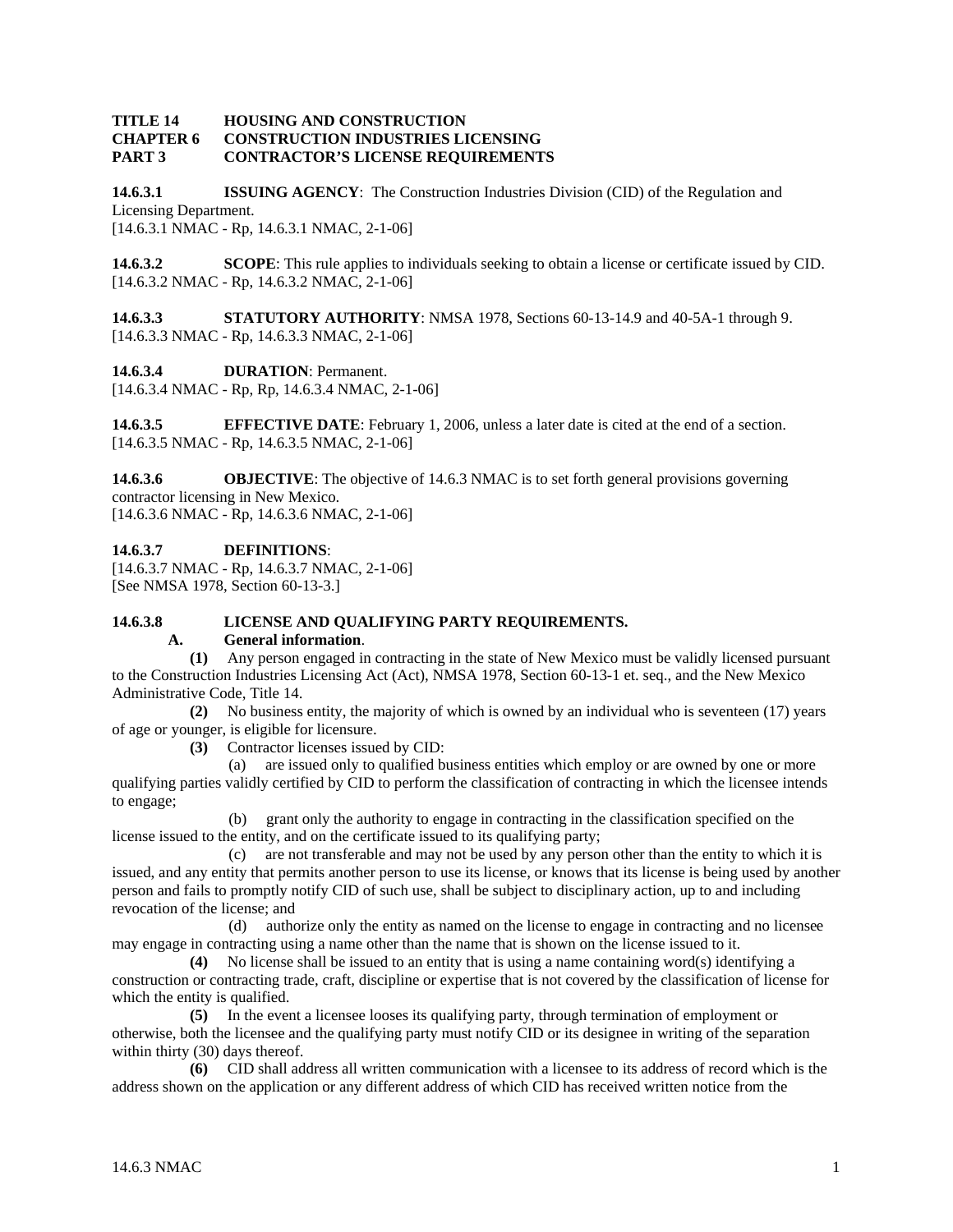licensee. A licensee shall report in writing to CID or its designee any change of address within thirty (30) days after such change. Failure to do so is cause for disciplinary action.

**(7)** For additional information regarding journeyman certification, please see 14.6.4, NMAC.

 **B. Types of entities.**

#### **(1) Corporations, limited liability companies (LLC) and limited liability partnerships (LLP).**

 (a) Corporations, LLCs and LLPs are each required to be licensed even though one or more stockholders, members or partners have a license or qualifying party certificate.

 (b) Corporations, LLCs and LLPs must be legally authorized to do business in New Mexico in order to be eligible to apply for, renew or retain a license.

 (c) Any license issued to a corporation, LLC or LLP shall automatically cancel when the entity ceases to exist under New Mexico law.

#### **(2) Joint ventures.**

 (a) No two or more persons shall submit a joint bid or jointly engage in contracting unless operating as a validly licensed joint venture.

 (b) To be eligible to apply for, renew or retain a license, each entity comprising the joint venture must hold a valid New Mexico contractor license and be legally authorized to do business in New Mexico.

 (c) Any license issued to a joint venture entity shall automatically cancel when the entity ceases to exist under New Mexico law.

#### **(3) Partnerships.**

 (a) A partnership must be legally authorized to do business in New Mexico in order to be eligible to apply for, renew or retain a license.

 (b) Any license issued to a partnership shall automatically cancel when the partnership ceases to exist under New Mexico law.

**(4) Sole proprietorships.**

 (a) A sole proprietorship must be legally authorized to do business in New Mexico in order to be eligible to apply for, renew or retain a license.

(b) On the death of a sole proprietor, the license shall automatically cancel.

# **C. Proof of financial responsibility.**

 **(1)** There is no limit on the number of projects a licensee may undertake as long as each project is within the value limits set by the licensee's proof of financial responsibility as determined under Section 60-13-49 of the act.

 **(2)** A licensee who bids or otherwise undertakes a project that has a value greater than the value established by the financial responsibility level of the license must increase the financial responsibility level before undertaking or continuing work on such a project. Violation of the financial responsibility limitations on a license is grounds for disciplinary action.

 **(3)** Net worth shall be used to determine the level of responsibility limitation on a license when a financial statement is offered as proof of financial responsibility.

 **(4)** The amount of the surety bond or cash collateral offered as proof of financial responsibility may be increased at any time. A surety bond may be decreased only at the time of license renewal and requires that a rider from the bonding company showing the decrease be submitted with the renewal application. A cash collateral may be decreased only at the time of license renewal by submitting a new assignment from the bank or financial institution with the renewal application. The previous cash collateral assignment shall not be released for a period of six (6) months after the date on which the new assignment becomes effective, or the cancellation of the license, whichever is earlier

 **(5)** If a bond or cash collateral is cancelled, expires or becomes otherwise ineffective during the life of a valid license, the license will be automatically canceled thirty (30) days after the date CID receives notice of such ineffectiveness. Such a license may be reinstated upon proof of financial responsibility provided to CID or its designee before the license expires for failure to renew.

 **(6)** Nothing in this rule or the act shall require CID to reinstate or renew a license if the cause exists to suspend or revoke the license on other grounds.

## **D. Application.**

 **(1)** Every application for licensure, certification, and all requests for formal action to be taken on a license or certificate, such as renewal or addition of a classification, must be made on the applicable form issued by CID or its designee and accompanied by the applicable fee as required by 14.5.5 NMAC.

 **(2)** An incomplete or insufficient application shall be rejected and returned to the applicant, with a statement of the reason for the rejection.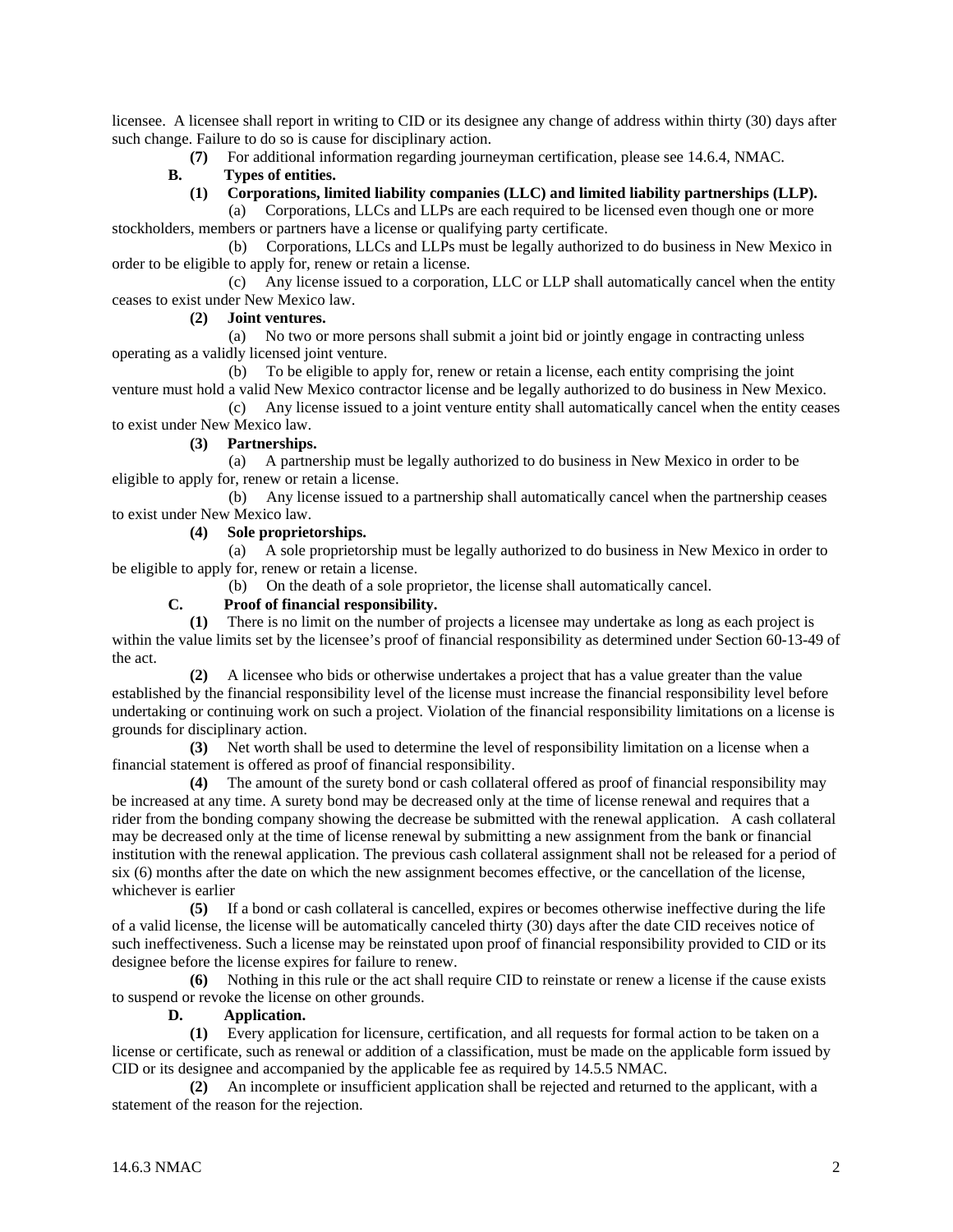## **(3) Examinations.**

 (a) No applicant for a qualifying party certificate is eligible to take a qualifying examination until documentation establishing satisfaction of the applicable work experience requirement has been received and approved by CID or its designee.

 (b) Examinations shall be administered by CID, or its designee, according to a regular schedule, which shall be published.

(c) A passing exam score is 75% or above.

 (d) An applicant who fails to appear for a scheduled exam or fails to attain a passing score of 75% may take another regularly scheduled exam, provided the applicant reapplies to take the exam, pays the fee and does not repeat the exam more than twice in any thirty (30) day period.

 **(4)** All requirements for licensing or certification must be met within six (6) months from the date the application is received by CID or its designee. Any application not completed within the six (6) month period shall expire and any fees paid in connection with the expired application shall automatically forfeit.

 **(5)** If CID or its designee determines that an applicant has cheated, the exam shall be deemed invalid, all fees shall be forfeited, and any license or certificate issued on the basis of that exam shall be automatically and immediately voided. The applicant will not be eligible to take any exam administered by CID, or its designee, for one (1) year after the date of such an event.

# **E. Qualifying party certificates.**

**(1)** Qualifying party certificates issued by CID:

(a) are issued only to individuals who are eighteen (18) years of age or older;

 (b) grant only the authority for the licensee to engage in contracting in the classification specified on the certificate.

 (c) are not transferable and may not be used by any individual other than the individual to whom it is issued, and any individual who permits another person to use his certificate, or knows that his certificate is being used by another person and fails to promptly notify CID of such use, shall be subject to disciplinary action, up to and including revocation of the certificate.

 **(2)** Any individual applying for a qualifying party certificate must provide proof of work experience, as required in the act and Title 14, NMAC, in the classification of contracting for which application is made. Training that is classified as technical training by an accredited college, university, manufacturer's accredited training program, technical vocational institute or an accredited apprenticeship program will be considered in lieu of work experience. Each year of equivalent training shall be applied as one-half (1/2) year of experience, but in no case shall accredited training exceed one-half (1/2) of the total work experience requirement.

 **(3)** While validly attached to, and qualifying a license, no qualifying party shall accept or engage in any employment that would conflict with his responsibilities as a qualifying party for, or conflict with his ability to adequately supervise the work performed by, the licensee.

 **(4)** No individual may qualify more than one licensed entity, other than a joint venture, unless there is at least thirty percent (30%) common ownership among the qualified entities. CID may require evidence of such ownership that is satisfactory to the Director.

## **F. License renewals**.

 **(1)** CID or its designee shall mail to every licensee a renewal application form at least thirty (30) days prior to the expiration of the license to the current address of record for that licensee. Whether or not the application form is received, it is the sole duty and responsibility of each licensee to timely renew its license.

 **(2)** The filing date of the renewal application shall be the date the envelope is postmarked or, if hand delivered, the date it is received by CID or its designee.

**(3)** The signatures of all current qualifying parties on each license must appear on the renewal form.

 **(4)** If a renewal application is not timely received, or if received but is rejected for failure to comply with renewal requirements, the license shall be suspended and subject to cancellation pursuant to Sections 60-13-18 E and F of the act.

## **G. Change of name.**

**(1)** The licensee must submit a written request for a name change accompanied by:

(a) An amended registration certificate from the New Mexico department of taxation and

 (b) If bonded, a rider from the bonding company; or if covered by a cash collateral, a new assignment document from the issuing financial institution.

 (c) If a corporation, LLC or LLP, a copy of the New Mexico certificate of amendment or other document issued by the state showing that the name change has been officially recorded.

revenue.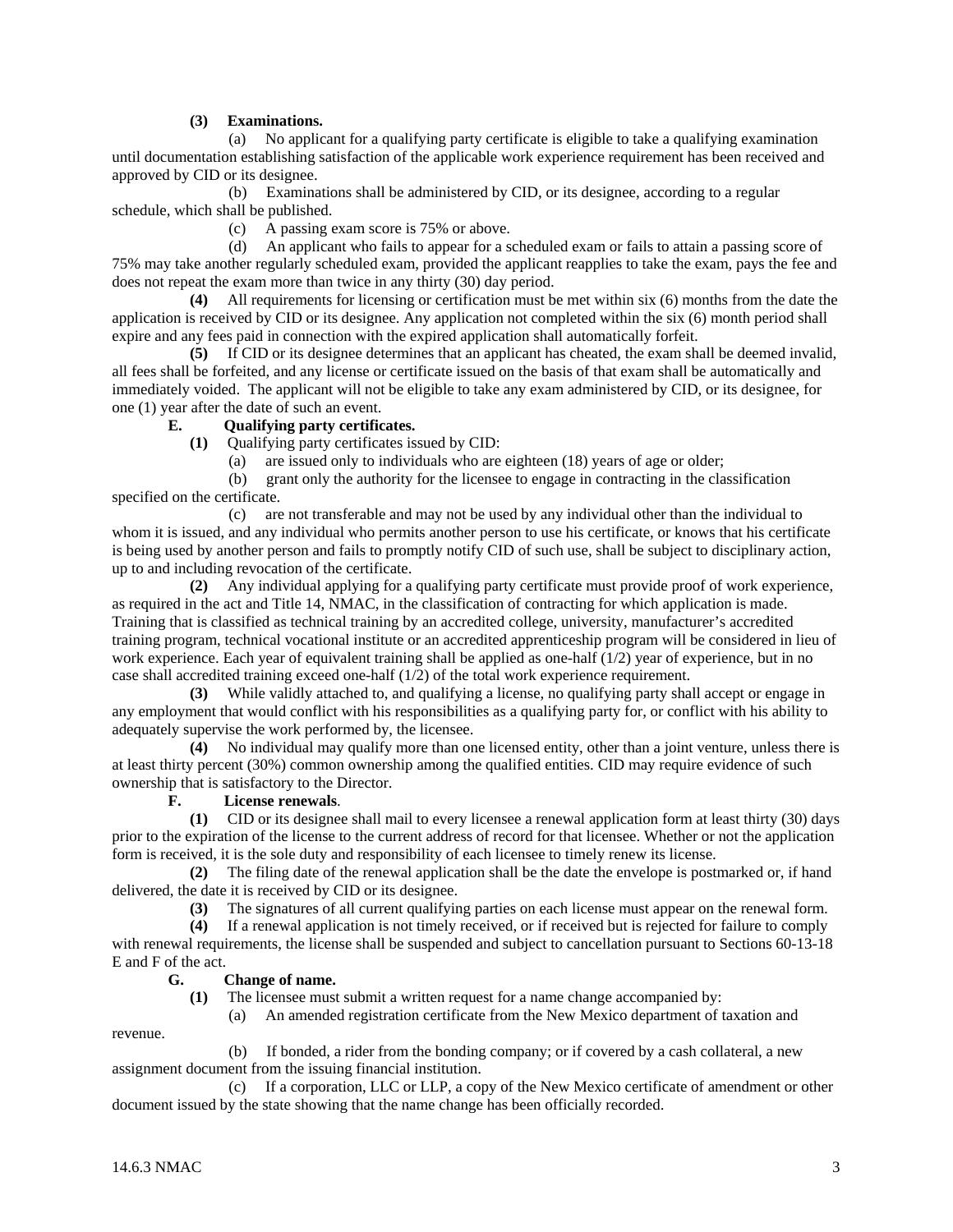**(2)** A change of name is not effective until approved in writing by CID. Conducting business under the new name prior to CID's written approval may constitute a violation of Section 30-13-23 K of the act.

# **H. Validity of licenses and certificates.**

- **(1)** The following events may cause a license or certificate to be, or to become, invalid:
	- (a) Failure to renew pursuant to Sections 60-13-18 and 60-13-39 of the act.
	- (b) Failure to maintain proof of financial responsibility pursuant to Section 60-13-49 of the act.
	- (c) Failure to comply with workers' compensation laws pursuant to Section 60-13-23 of the act.
	- (d) Failure to comply with the Parental Responsibilities Act.
	- (e) Failure of a license to be qualified by a qualifying party certificate.
	- (f) Loss of authorization to do business in New Mexico.
	- (g) Death of a sole proprietor.
	- (f) Revocation or suspension of a license pursuant to Section 60-13-23 of the act.

(g) Revocation or suspension of a certificate pursuant to Section 60-13-24 and 36 of the act.

 **(2)** When a license ceases to be qualified by a qualifying party certificate, the license will be automatically cancelled and the licensee may not bid or commence any new work in that classification. Any bid or new work commenced after a license is cancelled pursuant to this rule shall be considered unlicensed and will subject the licensee to disciplinary action. Work in progress at the time of the cancellation may continue for not more than one hundred twenty (120) days. After one hundred twenty (120) days, any permit that was issued to the licensee for work in the affected classification shall be automatically cancelled, no inspection shall be conducted pursuant to any such cancelled permit, and any work continued or undertaken shall be deemed to be unlicensed activity and will subject the licensee to prosecution pursuant to Section 60-13-52 of the act.

 **(3)** A qualifying party certificate that is not qualifying a valid license will automatically expire as follows:

 (a) A new qualifying party certificate that does not qualify a valid license within twelve (12) months from the date on which the exam score was reported to CID, or its designee, shall automatically expire.

 (b) A qualifying party who does not qualify a valid license for any consecutive two (2) - year period shall lose his eligibility as a qualifying party and his certificate shall automatically expire. Any individual who wishes to become recertified in the same classification after the expiration of his certificate pursuant to this rule must apply, retest, and pay all applicable fees. The director may waive the exam requirement for an additional twelve (12) months if the applicant submits documentation of work experience indicating technical and business knowledge equivalent to that indicated by exam scores.

 **(4)** Any work in progress at the time a sole proprietor dies or an entity ceases to exist or be authorized to do business, as described in subpart B. of this rule, may continue for not longer than one hundred twenty (120) days provided that CID receives written notice of the death or event that causes the entity to loose its authorization to do business within thirty (30) calendar days thereafter. At the end of the one hundred twenty (120) days, all permits issued to the entity shall be cancelled, no inspections on such permits shall be performed, and any work performed thereafter by the entity shall be deemed unlicensed activity and may be prosecuted under Section 60-13- 52 of the act. If the licensee, or the licensee's representative fails to notify CID as required in this rule, any work performed after the death of the sole proprietor or the termination of the entity's authorization to do business in New Mexico shall constitute unlicensed activity under the act and may be prosecuted by CID.

## **I. Compliance with Parental Responsibilities Act.**

Pursuant to the Parental Responsibilities Act (PRA), any person who fails to come into compliance with all court ordered child support obligations within thirty (30) days after receiving notice of noncompliance from CID will be subject to revocation of all licenses and certificates, pursuant to the due process requirements of the Uniform Licensing Act.

 **(2)** The only proof of compliance with the PRA is a certificate of compliance issued to the license or certificate holder by the human services department (HSD certificate).

 **(3)** If a license or certificate has been suspended or revoked pursuant to the requirements of the PRA and this rule, it shall be re-instated upon receipt by CID of an HSD certificate and payment of any fines, fees or other amounts owing to CID, subject to the following conditions:

 (a) If more than ninety (90) days have elapsed since the expiration date of a revoked license, the license shall not be reinstated. The respondent will be required to apply for a new license pursuant to the requirements of the act and these rules; provided, however, that the one (1) year waiting period required by Section 60-13-29 of the act shall not apply.

 (b) If more than one hundred eighty (180) days have elapsed since the expiration of a revoked certificate of competence, the certificate shall not be reinstated. The respondent will be required to apply for a new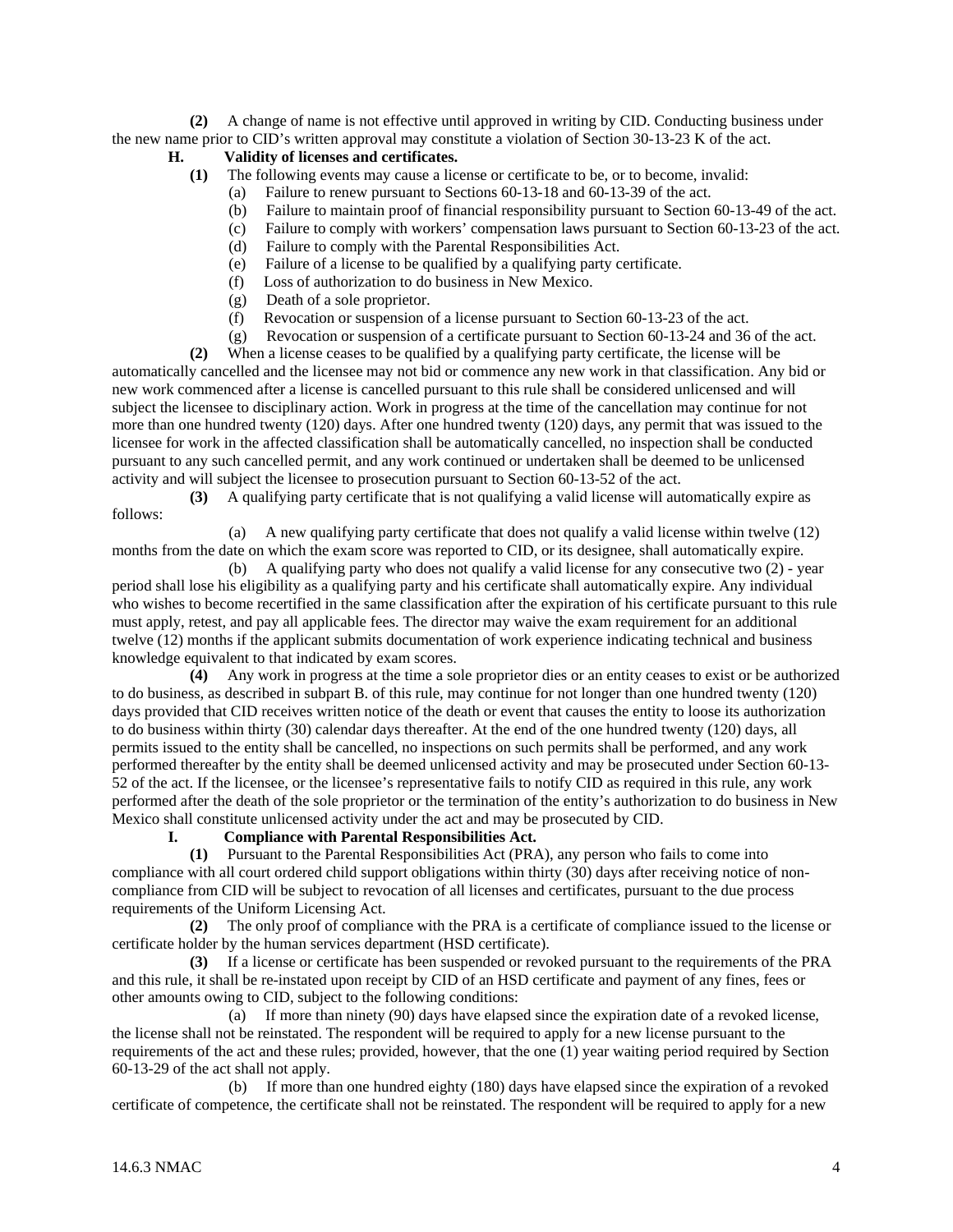certificate pursuant to the requirements of the act and these rules; provided, however, that the one (1) year waiting period required by Section 60-13-29 of the act shall not apply.

 (c) If a more than two (2) years have elapsed since the date of an order revoking a qualifying party certificate, the certificate shall not be reinstated. The respondent will be required to apply for a new certificate pursuant to the act and these rules; provided, however, that the one (1) year waiting period required by Section 60- 13-16 of the act shall not apply.

 (d) Nothing in this rule or the PRA shall require CID to reinstate a license or certificate if cause exists to suspend or revoke the license or certificate on other grounds. [14.6.3.8 NMAC - Rp, 14.6.3.8 NMAC, 2-1-06]

#### **14.6.3.9 PAYMENT OF ADMINISTRATIVE PENALTIES.**

**A.** A person whose license or certificate has been suspended pursuant to Section 60-13-23, 24 or 36 of the act shall not be eligible for reinstatement of the license or certificate until all fees and administrative penalties assessed have been paid in full, except as allowed in subsection C, below.

**B.** A person whose license or certificate has been revoked pursuant to Section 60-13-23, 24 or 36 of the act shall not be eligible to apply for a new license or certificate until all fees and administrative penalties assessed have been paid in full, except as allowed in subsection C, below.

**C.** The commission may authorize CID to establish a payment plan for administrative penalties assessed against a licensee. If the licensee demonstrates good faith in making payments, CID may issue a new license or certificate or reinstate a suspended license or certificate before full payment has been made. If a licensee obtains a license or certificate pursuant to this provision, and thereafter fails to remain current on payments, he may be subject to additional disciplinary action, including suspension, revocation of the license or certificate and additional administrative penalties.

**D.** Nothing in this rule shall enable a person to apply for or be issued a license or certificate if ineligible for licensure under any other provision of the act or Title 14, NMAC. [14.6.3.9 NMAC - Rp, 14.6.3.9 NMAC, 2-1-06]

## **14.6.3.10 [RESERVED]**

[14.6.3.10 NMAC - N, 01-01-10; Repealed, 11-01-13]

#### **History of 14.6.3 NMAC:**

#### **Pre-NMAC History:**

Material in this part was derived from that previously filed with the commission of public records - state records center and archives as:

CIC 70-2, General Construction Classifications, filed 11-25-70;

CIC 72-4, General Construction Classifications, filed 02-16-72;

CIC 76-2, Rules And Regulations, filed 05-05-76;

CID 78-2, Rules And Regulations, filed 12-05-78;

CID 79-1, Rules And Regulations, filed 06-06-79;

CID 82-1, Construction Industries Rules And Regulations, filed 04-14-82;

CID 85-1, Construction Industries Rules And Regulations, filed 02-04-85;

CID 90-1, Construction Industries Rules And Regulations, filed 05-31-90.

#### **History of Repealed Material:**

14 NMAC 6.3, Housing and Construction - Construction Industries Licensing - Contractor's License Requirements (filed 9-2-1997) repealed 12-1-00.

14.6.3, Housing and Construction - Construction Industries Licensing - Contractor's License Requirements (filed 10-16-00) repealed 2-01-06.

#### **Other History:**

That portion of CID 90-1, Construction Industries Rules And Regulations, filed 05-31-90 -- renumbered, reformatted and amended to 14 NMAC 6.3, Housing and Construction - Construction Industries Licensing - Contractor's License Requirements, effective 09-14-96.

14 NMAC 6.3, Housing and Construction - Construction Industries Licensing - Contractor's License Requirements (filed 09-03-96) replaced by 14 NMAC 6.3, Housing and Construction - Construction Industries Licensing - Contractor's License Requirements, effective 09-23-97.